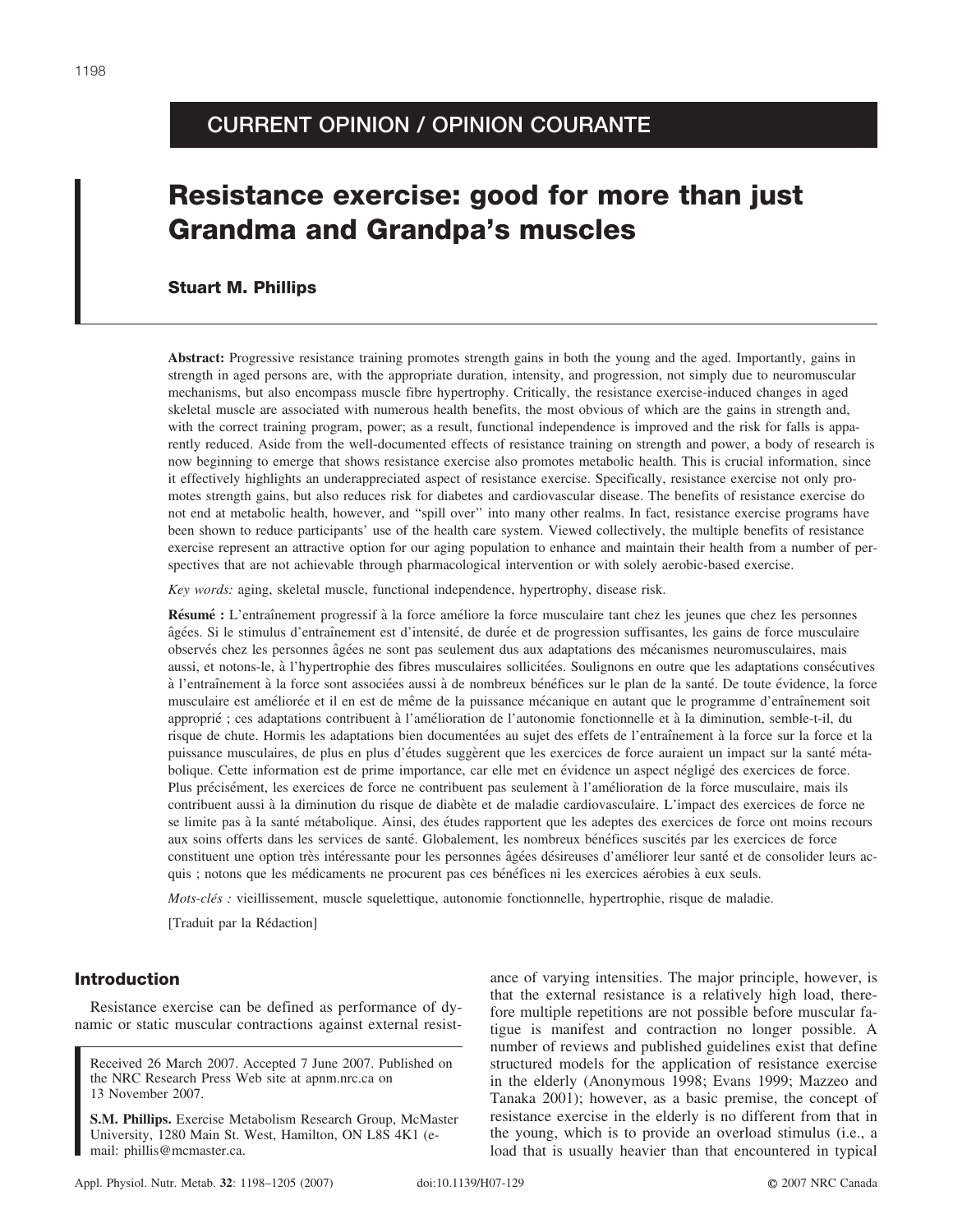everyday life) that strengthens muscles. It is debatable at what exact threshold the intensity of the externally applied stimulus will elicit hypertrophy, but somewhere in the range of 60%–70% of a single repetition maximum (1RM), which most people can lift at least 8–12 times to failure, performed repeatedly and with a progressive intensity as strength develops, appears to elicit hypertrophy (Campos et al. 2002).

# **Skeletal muscle in the elderly: the importance of hanging on to what you've got**

The development of strength and hypertrophy in the elderly is of particular importance, since age-related sarcopenia (the slow decline in skeletal muscle contractile protein content and subsequent reduction in muscle and muscle fibre size of  $\sim$ 1%–2%/year beginning in the 4th decade of life (Frontera et al. 1991, 2000; Iannuzzi-Sucich et al. 2002*a*, 2002*b*; Kenny et al. 2003; Rolland et al. 2003)) has numerous adverse consequences, not all of which are related to strength. A recent insightful review by Wolfe (2006) describes the underlying rationale for why preservation, or reclamation, of skeletal muscle mass alone, not simply in terms of the strength it imbues, is crucial for long-term health and lowering disease risk for obesity, cardiovascular disease, insulin resistance and diabetes, and osteoporosis. Many of the reasons for preserving a large mass of high metabolic quality (i.e., a high capacity for transport, storage, and oxidative disposal of glucose and lipid) skeletal muscle are that skeletal muscle is the largest disposal site of ingested glucose (Holloszy 2005), a large site of lipid oxidation (Pruchnic et al. 2004; Helge et al. 2006; Sahlin et al. 2007), and in addition to the liver, the single biggest contributor to resting metabolic rate (RMR) (Illner et al. 2000; Bosy-Westphal et al. 2004). Relevant to this discussion is that reduced skeletal muscle mass and quality appears to be the single biggest contributor to the decline in RMR. Thus, the embodiment of the sentiment of this review is captured by Tseng et al. (1995), who describe sarcopenia as

...a progressive neuromuscular syndrome that will lower the quality of life in the elderly by (1) decreasing the ability to lift loads (progressing to difficulty arising from a chair), and (2) decreasing endurance (leading to an inability to perform the activities of daily living, which increases health care costs). Campion [in an effort to define 'successful' aging] states that the most successful outcome would be for the very elderly to take control of the last stage of their life and make it worth living. To obtain this goal, prevention of muscle wasting [sarcopenia] is an absolute requirement.

The same authors go on to state that the best way to increase strength and muscle mass is resistance exercise and that the single best strategy to enhance endurance is aerobicbased exercise, owing to its ability to stimulate mitochondrial proliferation (Tseng et al. 1995). Although the authors' conclusions are largely true when viewed solely as the optimal forms of exercise designed to promote endurance or strength gains, the thesis put forward here is that resistance exercise imparts many of the metabolic advantages thought to be the sole realm of aerobic- or endurance-based exercise and physical activity. In fact, increments in oxidative potential and tighter coupling between energy demand and oxidative ATP supply, as well as improved glucose transport, all of which are considered hallmarks of endurance training, are also all consequences of resistance training. Thus, when considered in the context of an intervention designed to maximize health benefits from an aged person's perspective, it is possible that resistance exercise is unique — along with many metabolic health benefits, unlike endurance exercise, it can combat sarcopenia with all of its morbid consequences.

# **Resistance training-induced responses in the elderly**

When loaded externally, aged skeletal muscle responds somewhat differently than young skeletal muscle at a genetic and protein-signaling level (Hameed et al. 2003; Bamman et al. 2004; Narici et al. 2004; Kim et al. 2005). For the most part, these differences are subtle; however, it can be generally stated that the elderly have a lesser response of synthetic and mitogenic signaling pathways, and that older unaccustomed exercisers have a greater inflammatory response than their younger counterparts. Regardless of the signaling and genetic differences, however, numerous studies exist to show that aged skeletal muscle retains its plasticity and can adapt to progressive overload with strength development (McCartney et al. 1995; McCartney et al. 1996; Taaffe et al. 1996; Brandon et al. 1997; Hakkinen et al. 1998; Ivey et al. 2000; Esmarck et al. 2001; Ferri et al. 2003; Kostek et al. 2005; Valkeinen et al. 2005) and, with appropriate strategies, increased power (Izquierdo et al. 2001; Fielding et al. 2002; Newton et al. 2002; Ferri et al. 2003; Macaluso and De 2004; de Vos et al. 2005), as well as fibre hypertrophy (Fiatarone et al. 1990; Taaffe et al. 1996; Hakkinen et al. 1998; Ivey et al. 2000; Adams et al. 2001; Esmarck et al. 2001; Izquierdo et al. 2001; Fielding et al. 2002; Newton et al. 2002; Ferri et al. 2003; Macaluso and De 2004). What then is the major significant consequence of these adaptations? Most notably, a number of investigations have shown inverse relationships between muscle strength and power with risk for falls and functional independence (Skelton et al. 1995, 2002; Shaw and Snow 1998; Miszko et al. 2003; Moreland et al. 2004; Volpato et al. 2005; Orr et al. 2006; Chan et al. 2007), and even allcause mortality (Metter et al. 2002, 2004). To date, however, no long-term randomized trial exists to support a conclusive link between resistance exercise training and reduction in fall risk; thus, when held against a clinical evidence-based yardstick, an absolute conclusion cannot be made. This is clearly an area for future research and one that, at least based on the bulk of available data (Skelton et al. 1995, 2002; Shaw and Snow 1998; Miszko et al. 2003; Moreland et al. 2004; Volpato et al. 2005; Orr et al. 2006; Chan et al. 2007), would yield interesting and much-needed information if resistance exercise is going to continue to be prescribed for the elderly. Falling in the elderly is considered a watershed moment; for many elderly persons, it signals a sharp downward decline in independence, as well as overall health-related quality of life. As such, any intervention that can eliminate or reduce the severity of the consequences of a fall would be of exceptional importance to the aged. The strongest predictor for falls in older individuals with diabetes, who are at an even greater risk for falls than their non-diseased counterparts, was shown to be lower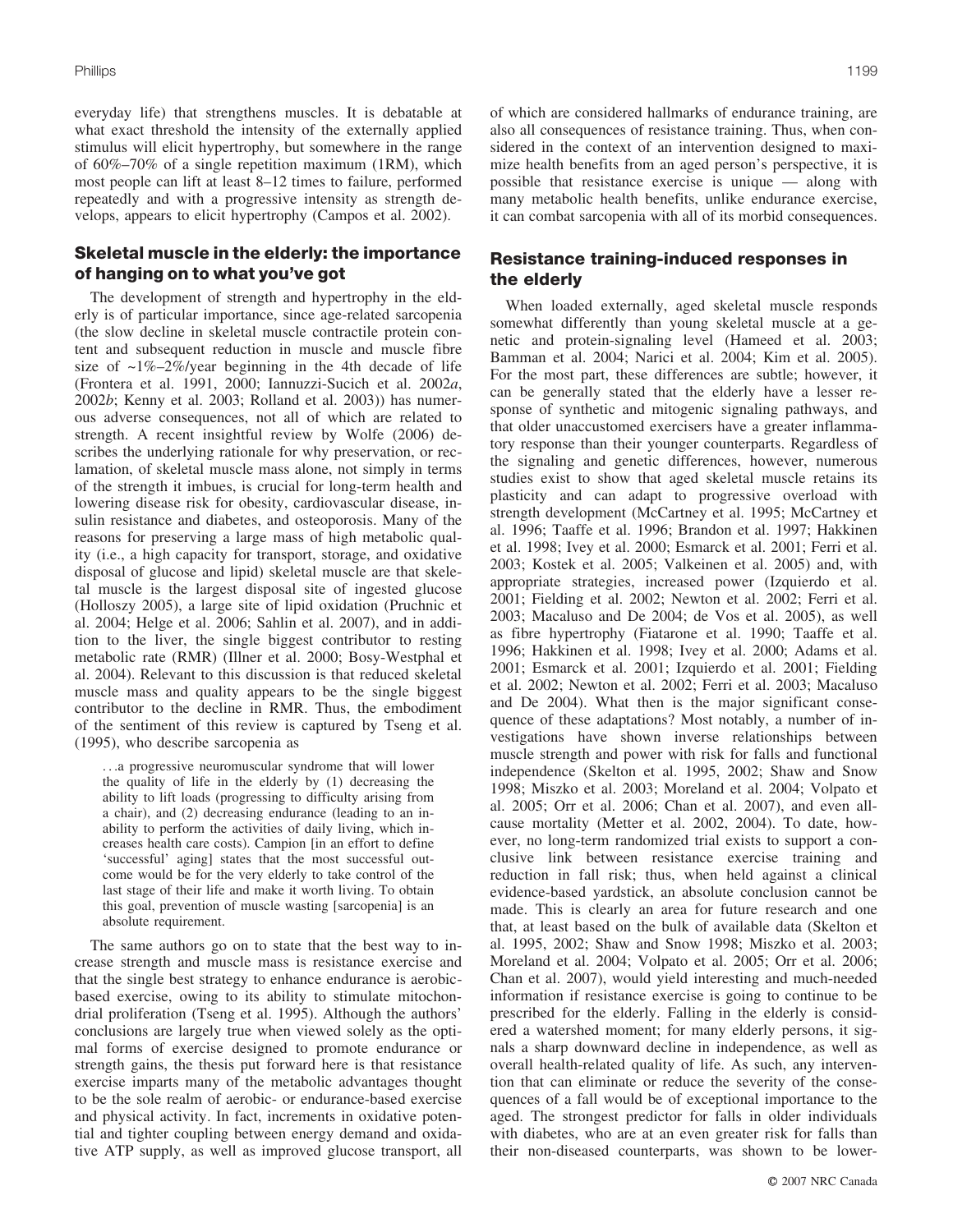extremity performance (Volpato et al. 2005). In addition, older individuals taking psychotropic drugs are at a much greater risk for falls (Leipzig et al. 1999*a*), as are those taking multiple (3 or more) medications (Leipzig et al. 1999*b*). Hence, although it appears that strength- and power-based training programs are effective in lowering fall risk, a long-term plan for aging persons might also include reducing both disease risk and reliance on medications used to treat disease.

# **Muscle-level adaptations with resistance training**

It is known that endurance training can promote increases in muscle oxidative capacity (Holloszy and Booth 1976; Holloszy and Coyle 1984); however, there are reports indicating that an adaptation with resistance training would include a dilution of muscle mitochondria (MacDougall et al. 1979; Chilibeck et al. 1999). A closer examination of data in this area actually indicates that no change in maximal mitochondrial enzyme activity with resistance training has been reported in a number of studies and many studies have reported an increase in muscle oxidative capacity (see Tang et al. 2006 for a review). In a study in which subjects trained for 12 weeks, performing only leg exercises to induce hypertrophy 3 d/week, increases in fibre area were  $~17\%$ , but there was no change in maximal succinate dehydrogenase activity nor where there substantial changes in capillary density or other indices of capillarization (Green et al. 1999). More importantly, when the same subjects were challenged with an aerobic stimulus, the changes at the muscle level of the same subjects showed an improvement, not a decrement, in metabolic coupling (i.e., reduced lactate, reduced PCr hydrolysis, and reduced accumulation of Pi and fADP) indicative of improved oxidative ATP supply (Goreham et al. 1999). There are data from studies in the elderly in which resistance exercise has also been shown to stimulate increases in components of the mitochondrial respiratory chain (Parise et al. 2005). These data indicate that resistance training not only increases strength, but also the capacity for aerobic exercise endurance, since fibre type and muscle endurance are directly related to mitochondrial content (Hood et al. 2000; Hood 2001). The notion that hypertrophy brought about by resistance exercise would stimulate mitochondrial biogenesis, particularly with wholebody circuit resistance training, which can be highly aerobic in nature, is somewhat counterintuitive; if it did not, this would reduce fatigue resistance following resistance training. Clearly, this does not occur with most programs of resistance training (Tang et al. 2006). There is no doubt that the adaptations traditionally associated with aerobic training, such as increased mitochondrial density, increased capillarization, and increased glucose and fat transporters, impart an overall increase in metabolic quality to the muscle (Fig. 1). However, the adaptations that occur with resistance training do not likely include a mitochondrial dilution and a reduction in capillary density as much as has been thought (MacDougall et al. 1979; Chilibeck et al. 1999). As detailed previously, there exists evidence to the contrary. In fact, there is likely more in common between the two apparently divergent exercise stimuli in terms of the adaptations they

can elicit than has previously been recognized. These resistance training-induced adaptations include maintenance of or increased capillary density (McCall et al. 1996; Green et al. 1999), increased mitochondrial content and oxidative capacity (Goreham et al. 1999; Parise et al. 2005; Tang et al. 2006), and glucoregulatory proteins such as GLUT4 and glycogen synthase (Holten et al. 2004), as well as hexokinase (Tang et al. 2006). Thus, it could be argued that resistance training imparts a degree of metabolic quality to skeletal muscle at the biochemical level, perhaps not as robust as that associated with endurance training, but almost certainly not as dissimilar as some have concluded (MacDougall et al. 1979; Chilibeck et al. 1999). In fact, when carefully documented (Tang et al. 2006), most studies of resistance training have shown either no change or an increase in mitochondrial potential.

# **Disease risk with resistance training**

Recently, a good deal of attention has been focused on the benefits that resistance exercise can have in aiding glucoregulation in persons with type 2 diabetes (T2D). Specifically, a number of trials have shown improved insulin sensitivity (Holten et al. 2004; Ferrara et al. 2006), enhanced glucose clearance, and reduced HbA1c (Castaneda et al. 2002; Dunstan et al. 2002; Cauza et al. 2005*a*, 2005*b*) following programs of resistance training (reviewed in Dela and Kjaer 2006). Again, it is apparent that T2D, a disease condition that has been known for some time to be drastically improved by endurance-based exercise (reviewed in Holloszy and Greiwe 2001; Holloszy 2005), is also responsive to resistance exercise. It does not appear that the improvement in glycemic regulation is due to an increase in muscle mass per se, but is instead the result of local adaptations at the level of the muscle (Holten et al. 2004; Ferrara et al. 2006). Interestingly, in a head-to-head comparison of strength and aerobic training (4 months in duration) in persons with T2D, it was found that only in strength-trained subjects did indices of glycemic control (acute and chronic blood glucose, HbA1c, and insulin) improve (Cauza et al. 2005*a*, 2005*b*). Moreover, improvements in blood lipid concentrations (total and low-density lipoprotein cholesterol, as well as triglycerides) were also only seen in the strengthtrained group (Cauza et al. 2005*b*).

Resistance training has also been shown to be a successful intervention to lower blood pressure (Cornelissen and Fagard 2005*a*). Of note is that the reductions in resting blood pressure (BP) were –6.0/–4.7 mmHg. By comparison, the same authors reported a reduction in resting BP of –3.0/–2.4 mmHg in persons who had undergone a program of endurance training (Cornelissen and Fagard 2005*b*). Although the data on resistance training-induced reductions in BP are encouraging, a number of studies have reported that resistance training appears to result in reductions in central (i.e., carotid) arterial compliance (Bertovic et al. 1999; Miyachi et al. 2003, 2004; Cortez-Cooper et al. 2005). Since reduced central arterial compliance has been shown to be an independent risk factor for cardiovascular disease (Seals 2003), the results of these investigations need careful evaluation (Bertovic et al. 1999; Miyachi et al. 2003, 2004; Cortez-Cooper et al. 2005). These findings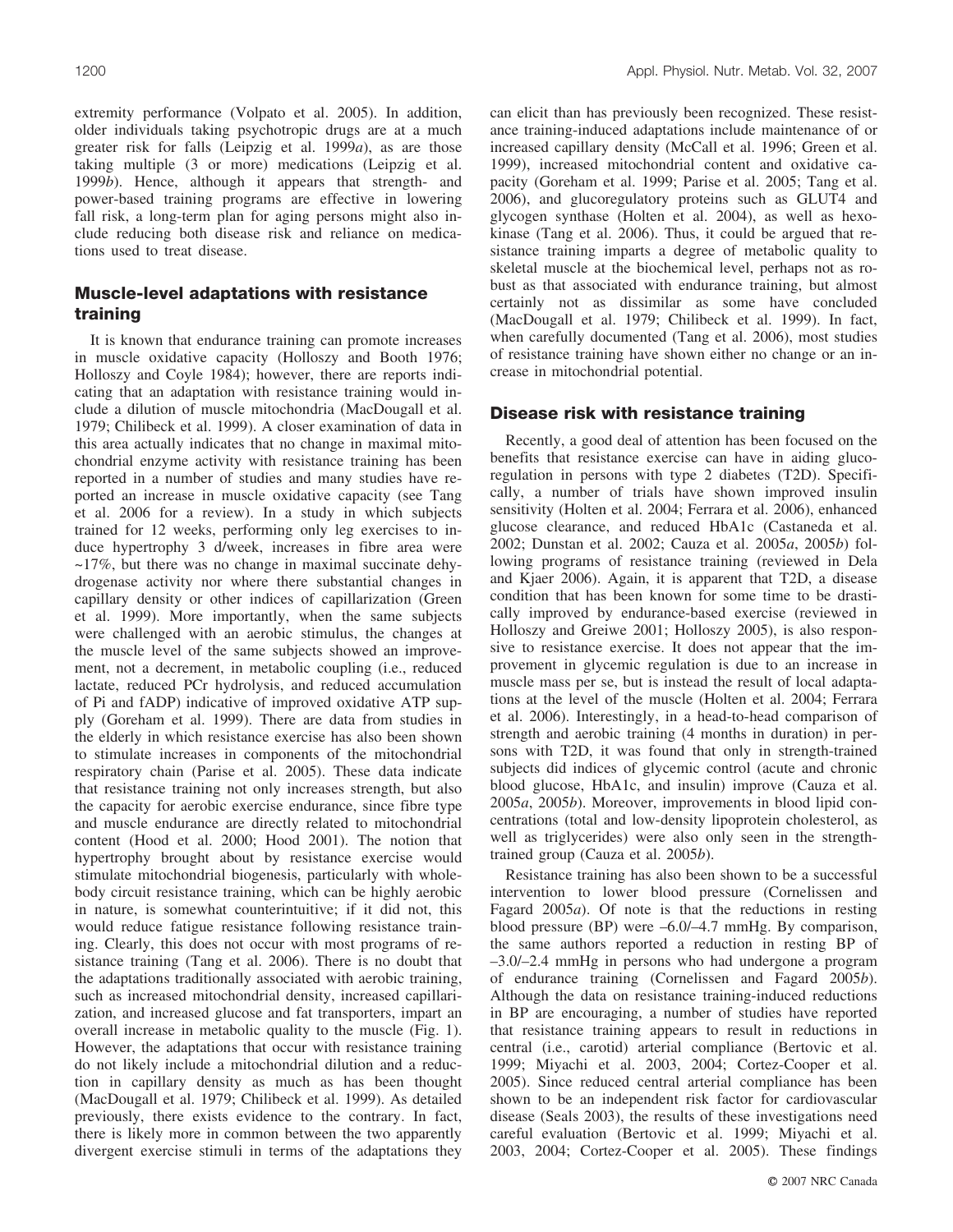Phillips 1201

**Fig. 1.** Schematic representation of the hallmark changes associated with resistance training (left) and aerobic-based training (right) from untrained (centre). Resistance training results in fibre hypertrophy and increased strength and power and improved muscle quality (i.e., force per cross-sectional area) in the elderly. Aerobic-based training results in improved oxidative metabolism, enhanced capacity for glucose transport and storage, and enhanced capacity for lipid transport. As a result, aerobic training improves the metabolic quality of the muscle, making it better able to oxidatively metabolize substrates including glucose and lipid. Increasingly, resistance exercise is being shown to induce peripheral-level (i.e., muscle) adaptations that are commonly associated with aerobic-based exercise, even in the elderly. As a result, much of the benefit of aerobic-based exercise appears to overlap with that of resistance exercise. The degree of overlap will, of course, depend on the type of stimulus. However, adaptations that appear to be the exclusive realm of resistance exercise are gains in strength and power, as well as muscle hypertrophy.



are contradicted by a number of studies in young men (Rakobowchuk et al. 2005*a*, 2005*b*), overweight women (Olson et al. 2006), and elderly men (Maeda et al. 2006) that have shown either no change or improvements in arterial compliance and vascular function with resistance training. Moreover, a recent study from the same authors that produced much of the original data on arterial function with resistance training (Miyachi et al. 2003, 2004; Cortez-Cooper et al. 2005) recently reported that resistance training increased limb blood flow and vascular conductance in older adults (Anton et al. 2006), findings that appear at odds with reductions in vascular health with resistance exercise. It also appears that even if resistance exercise does increase arterial stiffness, this can be offset by performing some endurance-type exercise (Cook et al. 2006; Kawano et al. 2006). Clearly, further evaluation of how changes, or lack thereof, in arterial compliance with resistance training are affecting long-term health is needed, particularly if we are going to continue to prescribe resistance exercise for health in older persons.

# **Other benefits of resistance training**

Some of the less recognized benefits of resistance training may be some of the most significant; these include a reduction in depression (Singh et al. 1997*a*, 2001, 2005) and improved sleep (Singh et al. 1997*b*, 2005). Given that the incidence of depression is high in the elderly and that it is associated with increased risk for mortality (Saz and Dewey 2001), the significance of the alleviation of depression symptoms with resistance training and residual effectiveness even after training cessation is stunning (Singh et al. 1997*a*, 2001, 2005). It also appears that resistance exercise needs to be of a sufficient intensity (at least 75%–80% of 1RM) to have an antidepressant effect (Singh et al. 2005). Sleep disorders are also much more prevalent in elderly persons; hence, the results of Singh et al. (Singh et al. 1997*b*, 2005) are also highly relevant for the elderly.

Increases in submaximal endurance are considered a standard feature of many aerobic-based training programs that include increased participation in physical activities such as walking, jogging and running, and cycling (Landin et al. 1985; Stratton et al. 1994, Correia et al. 2002). These results are to be expected, given the central and peripheral changes that are associated with endurance exercise training; however, similar changes in submaximal exercise endurance are seen with weight training (McCartney et al. 1993, 1995, 1996; Vincent et al. 2002*a*, 2002*b*; Hruda et al. 2003). Thus, in a head-to-head comparison of aerobic- versus resistancebased activity to improve, for example, submaximal walking endurance, resistance training would appear to be just as efficacious as aerobic-based training.

# **Conclusions and future directions**

Resistance training imparts many physical, physiological,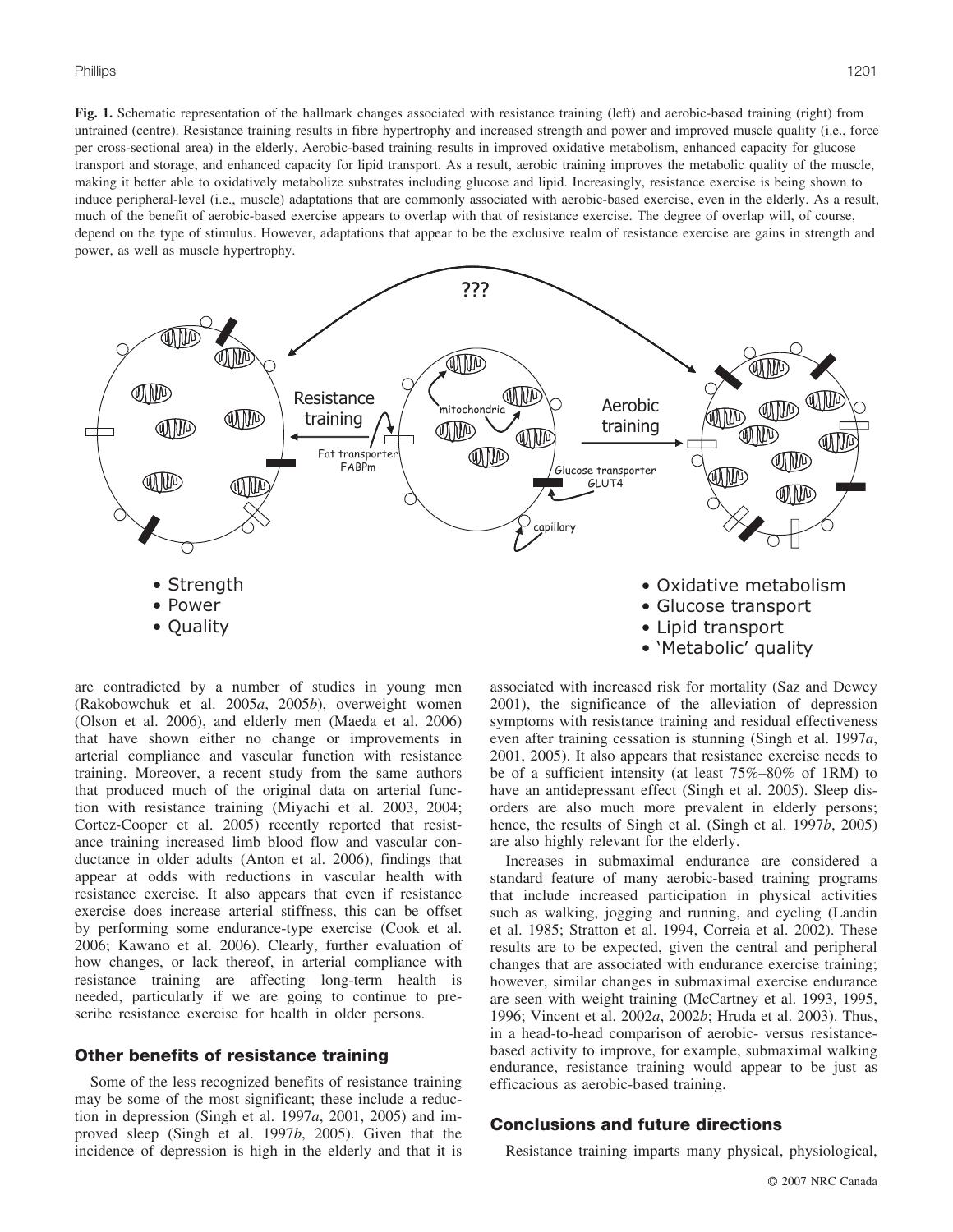and functional benefits to elderly persons. Many of the training-induced changes brought on by resistance training have significant overlap with those seen with aerobic-based programs designed to improve endurance, cardiac function, and peripheral mechanisms that could improve insulin sensitivity and buffer against weight gain. The added benefits of resistance training are also just beginning to be recognized, but will, it is hypothesized, have much in common with the benefits that are commonly associated with aerobic-based exercise. The one area of adaptation elicited by resistance training that aerobic training cannot enhance is gain in strength, power, and lean mass. The importance of these training-induced changes cannot be underestimated in terms of the incremental health benefits with which they are associated, particularly in the elderly. As a result, it may be that resistance training can induce meaningful functional and health benefits over and above those offered by aerobic training. It may be perceived as true that aerobic-based walking, jogging, and cycling interventions are easier to implement and possibly easier to adhere to. This perception may be because most aerobic-based interventions require little to no equipment and are more easily performed than equipment-based resistive exercise; however, if the relative benefits of aerobic-based exercise are less than those imparted by resistance training, it makes more sense to pursue the exercise stimulus that has greater efficacy. Future research would thus benefit from more head-to-head comparisons of resistance- versus aerobic-based exercise interventions, as well as from a greater understanding of the barriers to performance of resistance exercise in elderly persons. This is emphasized given the potential benefits of resistance training in reducing chronic disease risk, improving function for aged persons, and the added benefits of muscle mass, strength, and power retention that cannot be matched by endurance exercise.

# **Acknowledgements**

S.M.P. is a Canadian Institutes of Health Research (CIHR) New Investigator Award recipient and gratefully acknowledges that award during the writing of this paper. Grant support from Canadian Institutes of Health Research, the Canadian Foundation for innovation, the National Science and Engineering Research Council of Canada, and the US National Dairy Council is also acknowledged.

#### **References**

- Adams, K.J., Swank, A.M., Berning, J.M., Sevene-Adams, P.G., Barnard, K.L., and Shimp-Bowerman, J. 2001. Progressive strength training in sedentary, older African American women. Med. Sci. Sports Exerc. **33**: 1567–1576. doi:10.1097/00005768- 200109000-00021. PMID:11528347.
- Anonymous. 1998. American College of Sports Medicine Position Stand. Exercise and physical activity for older adults. Med. Sci. Sports Exerc. **30**: 992–1008. doi:10.1097/00005768-199806000- 00033. PMID:9624662.
- Anton, M.M., Cortez-Cooper, M.Y., DeVan, A.E., Neidre, D.B., Cook, J.N., and Tanaka, H. 2006. Resistance training increases basal limb blood flow and vascular conductance in aging humans. J. Appl. Physiol. **101**: 1351–1355. doi:10.1152/ japplphysiol.00497.2006. PMID:16840576.

Bamman, M.M., Ragan, R.C., Kim, J.S., Cross, J.M., Hill, V.J.,

Tuggle, S.C., and Allman, R.M. 2004. Myogenic protein expression before and after resistance loading in 26- and 64-yr-old men and women. J. Appl. Physiol. **97**: 1329–1337. doi:10.1152/ japplphysiol.01387.2003. PMID:15155718.

- Bertovic, D.A., Waddell, T.K., Gatzka, C.D., Cameron, J.D., Dart, A.M., and Kingwell, B.A. 1999. Muscular strength training is associated with low arterial compliance and high pulse pressure. Hypertension, **33**: 1385–1391. PMID:10373221.
- Bosy-Westphal, A., Reinecke, U., Schlorke, T., Illner, K., Kutzner, D., Heller, M., and Muller, M.J. 2004. Effect of organ and tissue masses on resting energy expenditure in underweight, normal weight and obese adults. Int. J. Obes. Relat. Metab. Disord. **28**: 72–79. doi:10.1038/sj.ijo.0802526. PMID:14647174.
- Brandon, L.J., Sharon, B.F., Boyette, L.W., Anderson, K.A., and Stiles, R. 1997. Effects of resistive training on strength gains in older adults. J. Nutr. Health Aging, **1**: 114–119. PMID: 16491536.
- Campos, G.E., Luecke, T.J., Wendeln, H.K., Toma, K., Hagerman, F.C., Murray, T.F., et al. 2002. Muscular adaptations in response to three different resistance-training regimens: specificity of repetition maximum training zones. Eur. J. Appl. Physiol. **88**: 50–60. doi:10.1007/s00421-002-0681-6. PMID:12436270.
- Castaneda, C., Layne, J.E., Munoz-Orians, L., Gordon, P.L., Walsmith, J., Foldvari, M., et al. 2002. A randomized controlled trial of resistance exercise training to improve glycemic control in older adults with type 2 diabetes. Diabetes Care, **25**: 2335–2341. doi:10.2337/diacare.25.12.2335. PMID:12453982.
- Cauza, E., Hanusch-Enserer, U., Strasser, B., Kostner, K., Dunky, A., and Haber, P. 2005*a*. Strength and endurance training lead to different post exercise glucose profiles in diabetic participants using a continuous subcutaneous glucose monitoring system. Eur. J. Clin. Invest. **35**: 745–751. doi:10.1111/j.1365-2362.2005. 01573.x. PMID:16313250.
- Cauza, E., Hanusch-Enserer, U., Strasser, B., Ludvik, B., Metz-Schimmerl, S., Pacini, G., et al. 2005*b*. The relative benefits of endurance and strength training on the metabolic factors and muscle function of people with type 2 diabetes mellitus. Arch. Phys. Med. Rehabil. **86**: 1527–1533. doi:10.1016/j.apmr.2005. 01.007. PMID:16084803.
- Chan, B.K., Marshall, L.M., Winters, K.M., Faulkner, K.A., Schwartz, A.V., and Orwoll, E.S. 2007. Incident fall risk and physical activity and physical performance among older men: the Osteoporotic Fractures in Men Study. Am. J. Epidemiol. **165**: 696–703. doi:10.1093/aje/kwk050. PMID:17194749.
- Chilibeck, P.D., Syrotuik, D.G., and Bell, G.J. 1999. The effect of strength training on estimates of mitochondrial density and distribution throughout muscle fibres. Eur. J. Appl. Physiol. Occup. Physiol. **80**: 604–609. doi:10.1007/s004210050641. PMID:10541929.
- Cook, J.N., DeVan, A.E., Schleifer, J.L., Anton, M.M., Cortez-Cooper, M.Y., and Tanaka, H. 2006. Arterial compliance of rowers: implications for combined aerobic and strength training on arterial elasticity. Am. J. Physiol. Heart Circ. Physiol. **290**: H1596–H1600. doi:10.1152/ajpheart.01054.2005. PMID: 16284225.
- Cornelissen, V.A., and Fagard, R.H. 2005*a*. Effect of resistance training on resting blood pressure: a meta-analysis of randomized controlled trials. J. Hypertens. **23**: 251–259. doi:10.1097/ 00004872-200502000-00003. PMID:15662209.
- Cornelissen, V.A., and Fagard, R.H. 2005*b*. Effects of endurance training on blood pressure, blood pressure-regulating mechanisms, and cardiovascular risk factors. Hypertension, **46**: 667–675. doi:10.1161/01.HYP.0000184225.05629.51. PMID: 16157788.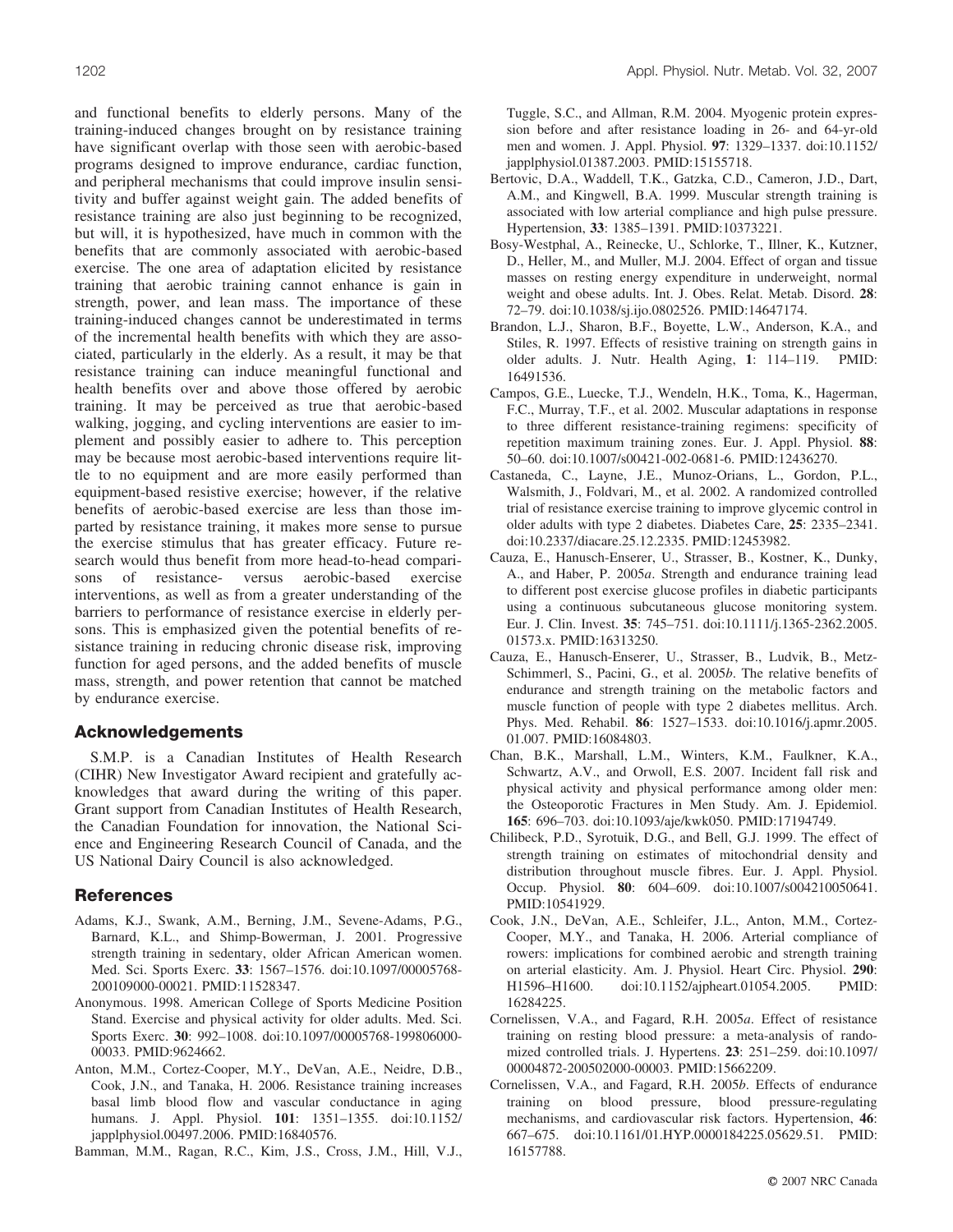- Correia, L.C., Lakatta, E.G., O'Connor, F.C., Becker, L.C., Clulow, J., Townsend, S., et al. 2002. Attenuated cardiovascular reserve during prolonged submaximal cycle exercise in healthy older subjects. J. Am. Coll. Cardiol. **40**: 1290–1297. doi:10.1016/ S0735-1097(02)02132-0. PMID:12383577.
- Cortez-Cooper, M.Y., DeVan, A.E., Anton, M.M., Farrar, R.P., Beckwith, K.A., Todd, J.S., and Tanaka, H. 2005. Effects of high intensity resistance training on arterial stiffness and wave reflection in women. Am. J. Hypertens. **18**: 930–934. doi:10. 1016/j.amjhyper.2005.01.008. PMID:16053989.
- de Vos, N.J., Singh, N.A., Ross, D.A., Stavrinos, T.M., Orr, R., and Fiatarone Singh, M.A. 2005. Optimal load for increasing muscle power during explosive resistance training in older adults. J. Gerontol. A Biol. Sci. Med. Sci. **60**: 638–647. PMID:15972618.
- Dela, F., and Kjaer, M. 2006. Resistance training, insulin sensitivity and muscle function in the elderly. Essays Biochem. **42**: 75–88. doi:10.1042/bse0420075. PMID:17144881.
- Dunstan, D.W., Daly, R.M., Owen, N., Jolley, D., De Courten, M., Shaw, J., and Zimmet, P. 2002. High-intensity resistance training improves glycemic control in older patients with type 2 diabetes. Diabetes Care, **25**: 1729–1736. doi:10.2337/diacare.25.10. 1729. PMID:12351469.
- Esmarck, B., Andersen, J.L., Olsen, S., Richter, E.A., Mizuno, M., and Kjaer, M. 2001. Timing of postexercise protein intake is important for muscle hypertrophy with resistance training in elderly humans. J. Physiol. **535**: 301–311. doi:10.1111/j.1469- 7793.2001.00301.x. PMID:11507179.
- Evans, W.J. 1999. Exercise training guidelines for the elderly. Med. Sci. Sports Exerc. **31**: 12–17. doi:10.1097/00005768- 199901000-00004. PMID:9927004.
- Ferrara, C.M., Goldberg, A.P., Ortmeyer, H.K., and Ryan, A.S. 2006. Effects of aerobic and resistive exercise training on glucose disposal and skeletal muscle metabolism in older men. J. Gerontol. A Biol. Sci. Med. Sci. **61**: 480–487. PMID:16720745.
- Ferri, A., Scaglioni, G., Pousson, M., Capodaglio, P., Van, H.J., and Narici, M.V. 2003. Strength and power changes of the human plantar flexors and knee extensors in response to resistance training in old age. Acta Physiol. Scand. **177**: 69–78. doi:10. 1046/j.1365-201X.2003.01050.x. PMID:12492780.
- Fiatarone, M.A., Marks, E.C., Ryan, N.D., Meredith, C.N., Lipsitz, L.A., and Evans, W.J. 1990. High-intensity strength training in nonagenarians. Effects on skeletal muscle. JAMA, **263**: 3029–3034. doi:10.1001/jama.263.22.3029. PMID:2342214.
- Fielding, R.A., LeBrasseur, N.K., Cuoco, A., Bean, J., Mizer, K., and Fiatarone Singh, M.A. 2002. High-velocity resistance training increases skeletal muscle peak power in older women. J. Am. Geriatr. Soc. **50**: 655–662. doi:10.1046/j.1532-5415.2002. 50159.x. PMID:11982665.
- Frontera, W.R., Hughes, V.A., Lutz, K.J., and Evans, W.J. 1991. A cross-sectional study of muscle strength and mass in 45- to 78 yr-old men and women. J. Appl. Physiol. **71**: 644–650. PMID: 1938738.
- Frontera, W.R., Hughes, V.A., Fielding, R.A., Fiatarone, M.A., Evans, W.J., and Roubenoff, R. 2000. Aging of skeletal muscle: a 12-yr longitudinal study. J. Appl. Physiol. **88**: 1321–1326. PMID:10749826.
- Goreham, C., Green, H.J., Ball-Burnett, M., and Ranney, D. 1999. High-resistance training and muscle metabolism during prolonged exercise. Am. J. Physiol. **276**: E489–E496. PMID: 10070015.
- Green, H., Goreham, C., Ouyang, J., Ball-Burnett, M., and Ranney, D. 1999. Regulation of fiber size, oxidative potential, and capillarization in human muscle by resistance exercise. Am. J. Physiol. **276**: R591–R596. PMID:9950941.
- Hakkinen, K., Newton, R.U., Gordon, S.E., McCormick, M., Volek, J.S., Nindl, B.C., et al. 1998. Changes in muscle morphology, electromyographic activity, and force production characteristics during progressive strength training in young and older men. J. Gerontol. A Biol. Sci. Med. Sci. **53**: B415–B423. PMID:9823737.
- Hameed, M., Orrell, R.W., Cobbold, M., Goldspink, G., and Harridge, S.D. 2003. Expression of IGF-I splice variants in young and old human skeletal muscle after high resistance exercise. J. Physiol. **547**: 247–254. doi:10.1113/jphysiol.2002.032136. PMID:12562960.
- Helge, J.W., Biba, T.O., Galbo, H., Gaster, M., and Donsmark, M. 2006. Muscle triacylglycerol and hormone-sensitive lipase activity in untrained and trained human muscles. Eur. J. Appl. Physiol. **97**: 566–572. doi:10.1007/s00421-006-0220-y. PMID: 16767439.
- Holloszy, J.O. 2005. Exercise-induced increase in muscle insulin sensitivity. J. Appl. Physiol. **99**: 338–343. doi:10.1152/ japplphysiol.00123.2005. PMID:16036907.
- Holloszy, J.O., and Booth, F.W. 1976. Biochemical adaptations to endurance exercise in muscle. Annu. Rev. Physiol. **38**: 273–291. doi:10.1146/annurev.ph.38.030176.001421. PMID:130825.
- Holloszy, J.O., and Coyle, E.F. 1984. Adaptations of skeletal muscle to endurance exercise and their metabolic consequences. J. Appl. Physiol. **56**: 831–838. PMID:6373687.
- Holloszy, J.O., and Greiwe, J.S. 2001. Overview of glucose metabolism and aging. Int. J. Sport Nutr. Exerc. Metab. **11**(Suppl): S58–S63. PMID:11915929.
- Holten, M.K., Zacho, M., Gaster, M., Juel, C., Wojtaszewski, J.F., and Dela, F. 2004. Strength training increases insulin-mediated glucose uptake, GLUT4 content, and insulin signaling in skeletal muscle in patients with type 2 diabetes. Diabetes, **53**: 294–305. doi:10.2337/diabetes.53.2.294. PMID:14747278.
- Hood, D.A. 2001. Invited Review: contractile activity-induced mitochondrial biogenesis in skeletal muscle. J. Appl. Physiol. **90**: 1137–1157. PMID:11181630.
- Hood, D.A., Takahashi, M., Connor, M.K., and Freyssenet, D. 2000. Assembly of the cellular powerhouse: current issues in muscle mitochondrial biogenesis. Exerc. Sport Sci. Rev. **28**: 68–73. PMID:10902088.
- Hruda, K.V., Hicks, A.L., and McCartney, N. 2003. Training for muscle power in older adults: effects on functional abilities. Can. J. Appl. Physiol. **28**: 178–189. PMID:12825328.
- Iannuzzi-Sucich, M., Prestwood, K.M., and Kenny, A.M. 2002*a*. Prevalence of sarcopenia and predictors of skeletal muscle mass in healthy, older men and women. J. Gerontol. A Biol. Sci. Med. Sci. **57**: M772–M777. PMID:12456735.
- Iannuzzi-Sucich, M., Prestwood, K.M., and Kenny, A.M. 2002*b*. Prevalence of sarcopenia and predictors of skeletal muscle mass in healthy, older men and women. J. Gerontol. A Biol. Sci. Med. Sci. **57**: M772–M777. PMID:12456735.
- Illner, K., Brinkmann, G., Heller, M., Bosy-Westphal, A., and Muller, M.J. 2000. Metabolically active components of fat free mass and resting energy expenditure in nonobese adults. Am. J. Physiol. Endocrinol. Metab. **278**: E308–E315. PMID:10662716.
- Ivey, F.M., Roth, S.M., Ferrell, R.E., Tracy, B.L., Lemmer, J.T., Hurlbut, D.E., et al. 2000. Effects of age, gender, and myostatin genotype on the hypertrophic response to heavy resistance strength training. J. Gerontol. A Biol. Sci. Med. Sci. **55**: M641–M648. PMID:11078093.
- Izquierdo, M., Hakkinen, K., Ibanez, J., Garrues, M., Anton, A., Zuniga, A., et al. 2001. Effects of strength training on muscle power and serum hormones in middle-aged and older men. J. Appl. Physiol. **90**: 1497–1507. PMID:11247952.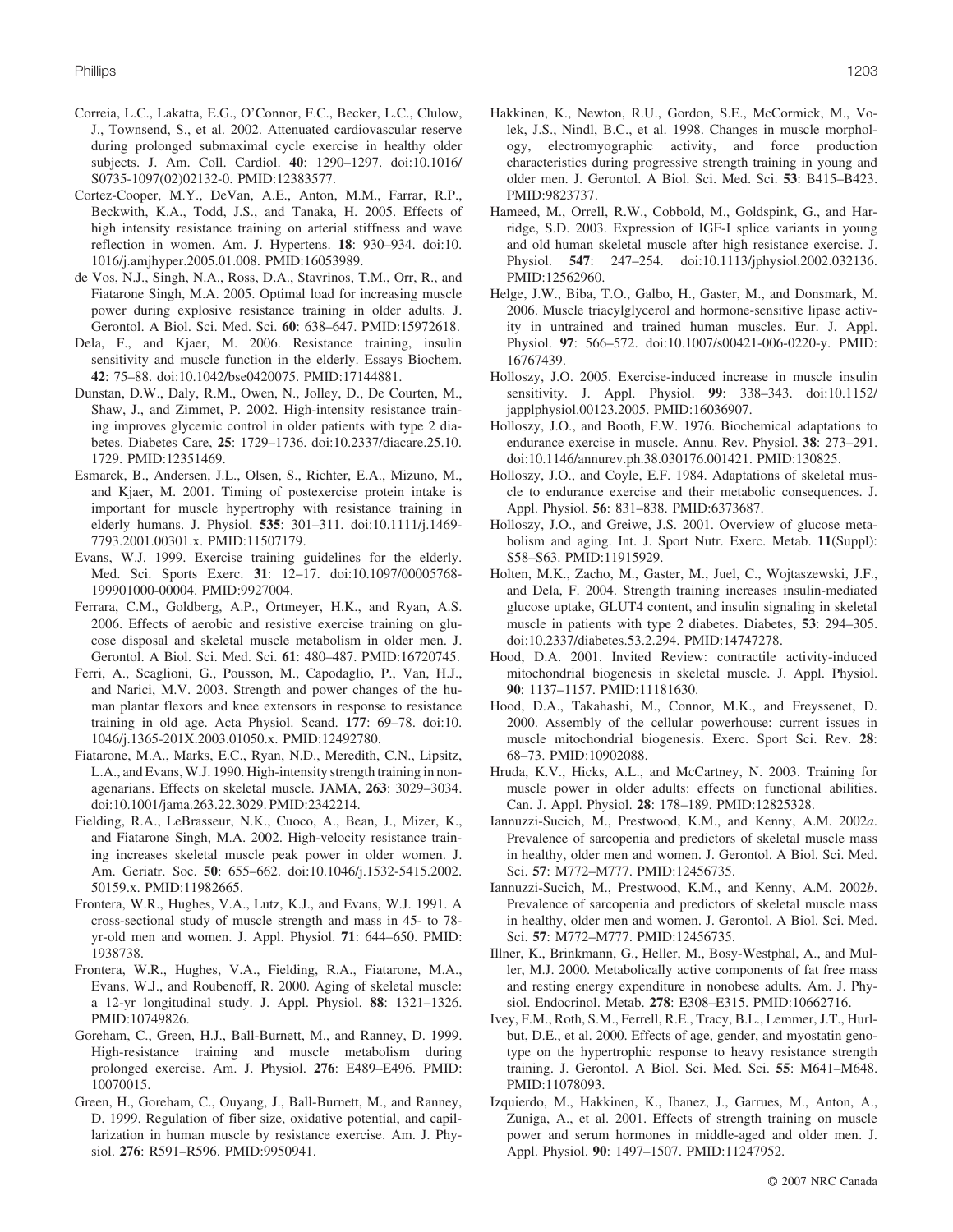- Kawano, H., Tanaka, H., and Miyachi, M. 2006. Resistance training and arterial compliance: keeping the benefits while minimizing the stiffening. J. Hypertens. **24**: 1753–1759. doi:10.1097/01. hjh.0000242399.60838.14. PMID:16915024.
- Kenny, A.M., Dawson, L., Kleppinger, A., Iannuzzi-Sucich, M., and Judge, J.O. 2003. Prevalence of sarcopenia and predictors of skeletal muscle mass in nonobese women who are long-term users of estrogen-replacement therapy. J. Gerontol. A Biol. Sci. Med. Sci. **58**: M436–M440. PMID:12730253.
- Kim, J.S., Kosek, D.J., Petrella, J.K., Cross, J.M., and Bamman, M.M. 2005. Resting and load-induced levels of myogenic gene transcripts differ between older adults with demonstrable sarcopenia and young men and women. J. Appl. Physiol. **99**: 2149–2158. doi:10.1152/japplphysiol.00513.2005. PMID:16051712.
- Kostek, M.C., Delmonico, M.J., Reichel, J.B., Roth, S.M., Douglass, L., Ferrell, R.E., and Hurley, B.F. 2005. Muscle strength response to strength training is influenced by insulinlike growth factor 1 genotype in older adults. J. Appl. Physiol. **98**: 2147–2154. doi:10.1152/japplphysiol.00817.2004. PMID: 15894537.
- Landin, R.J., Linnemeier, T.J., Rothbaum, D.A., Chappelear, J., and Noble, R.J. 1985. Exercise testing and training of the elderly patient. Cardiovasc. Clin. **15**: 201–218. PMID:3912049.
- Leipzig, R.M., Cumming, R.G., and Tinetti, M.E. 1999*a*. Drugs and falls in older people: a systematic review and meta-analysis: I. Psychotropic drugs. J. Am. Geriatr. Soc. **47**: 30–39. PMID: 9920227.
- Leipzig, R.M., Cumming, R.G., and Tinetti, M.E. 1999*b*. Drugs and falls in older people: a systematic review and meta-analysis: II. Cardiac and analgesic drugs. J. Am. Geriatr. Soc. **47**: 40–50. PMID:9920228.
- Macaluso, A., and De, V.G. 2004. Muscle strength, power and adaptations to resistance training in older people. Eur. J. Appl. Physiol. **91**: 450–472. doi:10.1007/s00421-003-0991-3. PMID: 14639481.
- MacDougall, J.D., Sale, D.G., Moroz, J.R., Elder, G.C., Sutton, J.R., and Howald, H. 1979. Mitochondrial volume density in human skeletal muscle following heavy resistance training. Med. Sci. Sports, **11**: 164–166. PMID:158694.
- Maeda, S., Otsuki, T., Iemitsu, M., Kamioka, M., Sugawara, J., Kuno, S., et al. 2006. Effects of leg resistance training on arterial function in older men. Br. J. Sports Med. **40**: 867–869. doi:10.1136/bjsm.2006.029538. PMID:16920770.
- Mazzeo, R.S., and Tanaka, H. 2001. Exercise prescription for the elderly: current recommendations. Sports Med. **31**: 809–818. doi:10.2165/00007256-200131110-00003. PMID:11583105.
- McCall, G.E., Byrnes, W.C., Dickinson, A., Pattany, P.M., and Fleck, S.J. 1996. Muscle fiber hypertrophy, hyperplasia, and capillary density in college men after resistance training. J. Appl. Physiol. **81**: 2004–2012. PMID:8941522.
- McCartney, N., McKelvie, R.S., Martin, J., Sale, D.G., and Mac-Dougall, J.D. 1993. Weight-training-induced attenuation of the circulatory response of older males to weight lifting. J. Appl. Physiol. **74**: 1056–1060. PMID:8482642.
- McCartney, N., Hicks, A.L., Martin, J., and Webber, C.E. 1995. Long-term resistance training in the elderly: effects on dynamic strength, exercise capacity, muscle, and bone. J. Gerontol. A Biol. Sci. Med. Sci. **50**: B97–B104. PMID:7874586.
- McCartney, N., Hicks, A.L., Martin, J., and Webber, C.E. 1996. A longitudinal trial of weight training in the elderly: continued improvements in year 2. J. Gerontol. A Biol. Sci. Med. Sci. **51**: B425–B433. PMID:8914492.
- Metter, E.J., Talbot, L.A., Schrager, M., and Conwit, R. 2002. Skeletal muscle strength as a predictor of all-cause mortality in

healthy men. J. Gerontol. A Biol. Sci. Med. Sci. **57**: B359–B365. PMID:12242311.

- Metter, E.J., Talbot, L.A., Schrager, M., and Conwit, R.A. 2004. Arm-cranking muscle power and arm isometric muscle strength are independent predictors of all-cause mortality in men. J. Appl. Physiol. **96**: 814–821. doi:10.1152/japplphysiol.00370. 2003. PMID:14555682.
- Miszko, T.A., Cress, M.E., Slade, J.M., Covey, C.J., Agrawal, S.K., and Doerr, C.E. 2003. Effect of strength and power training on physical function in community-dwelling older adults. J. Gerontol. A Biol. Sci. Med. Sci. **58**: 171–175. PMID:12586856.
- Miyachi, M., Donato, A.J., Yamamoto, K., Takahashi, K., Gates, P.E., Moreau, K.L., and Tanaka, H. 2003. Greater age-related reductions in central arterial compliance in resistance-trained men. Hypertension, **41**: 130–135. doi:10.1161/01.HYP. 0000047649.62181.88. PMID:12511542.
- Miyachi, M., Kawano, H., Sugawara, J., Takahashi, K., Hayashi, K., Yamazaki, K., et al. 2004. Unfavorable effects of resistance training on central arterial compliance: a randomized intervention study. Circulation, **110**: 2858–2863. doi:10.1161/01.CIR. 0000146380.08401.99. PMID:15492301.
- Moreland, J.D., Richardson, J.A., Goldsmith, C.H., and Clase, C.M. 2004. Muscle weakness and falls in older adults: a systematic review and meta-analysis. J. Am. Geriatr. Soc. **52**: 1121–1129. doi:10.1111/j.1532-5415.2004.52310.x. PMID:15209650.
- Narici, M.V., Reeves, N.D., Morse, C.I., and Maganaris, C.N. 2004. Muscular adaptations to resistance exercise in the elderly. J. Musculoskelet. Neuronal Interact. **4**: 161–164. PMID: 15615118.
- Newton, R.U., Hakkinen, K., Hakkinen, A., McCormick, M., Volek, J., and Kraemer, W.J. 2002. Mixed-methods resistance training increases power and strength of young and older men. Med. Sci. Sports Exerc. **34**: 1367–1375. doi:10.1097/00005768- 200205001-00707. PMID:12165694.
- Olson, T.P., Dengel, D.R., Leon, A.S., and Schmitz, K.H. 2006. Moderate resistance training and vascular health in overweight women. Med. Sci. Sports Exerc. **38**: 1558–1564. doi:10.1249/ 01.mss.0000227540.58916.0e. PMID:16960515.
- Orr, R., de Vos, N.J., Singh, N.A., Ross, D.A., Stavrinos, T.M., and Fiatarone-Singh, M.A. 2006. Power training improves balance in healthy older adults. J. Gerontol. A. Biol. Sci. Med. Sci. **61**: 78–85. PMID:16456197.
- Parise, G., Brose, A.N., and Tarnopolsky, M.A. 2005. Resistance exercise training decreases oxidative damage to DNA and increases cytochrome oxidase activity in older adults. Exp. Gerontol. **40**: 173–180. doi:10.1016/j.exger.2004.09.002. PMID:15763394.
- Pruchnic, R., Katsiaras, A., He, J., Kelley, D.E., Winters, C., and Goodpaster, B.H. 2004. Exercise training increases intramyocellular lipid and oxidative capacity in older adults. Am. J. Physiol. Endocrinol. Metab. **287**: E857–E862. doi:10.1152/ajpendo. 00459.2003. PMID:15226098.
- Rakobowchuk, M., McGowan, C.L., de Groot, P.C., Bruinsma, D., Hartman, J.W., Phillips, S.M., and MacDonald, M.J. 2005*a*. Effect of whole body resistance training on arterial compliance in young men. Exp. Physiol. **90**: 645–651. doi:10.1113/expphysiol. 2004.029504. PMID:15849230.
- Rakobowchuk, M., McGowan, C.L., de Groot, P.C., Hartman, J.W., Phillips, S.M., and MacDonald, M.J. 2005*b*. Endothelial function of young healthy males following whole body resistance training. J. Appl. Physiol. **98**: 2185–2190. doi:10.1152/ japplphysiol.01290.2004. PMID:15677730.
- Rolland, Y., Lauwers-Cances, V., Cournot, M., Nourhashemi, F., Reynish, W., Riviere, D., et al. 2003. Sarcopenia, calf circumference, and physical function of elderly women: a cross-